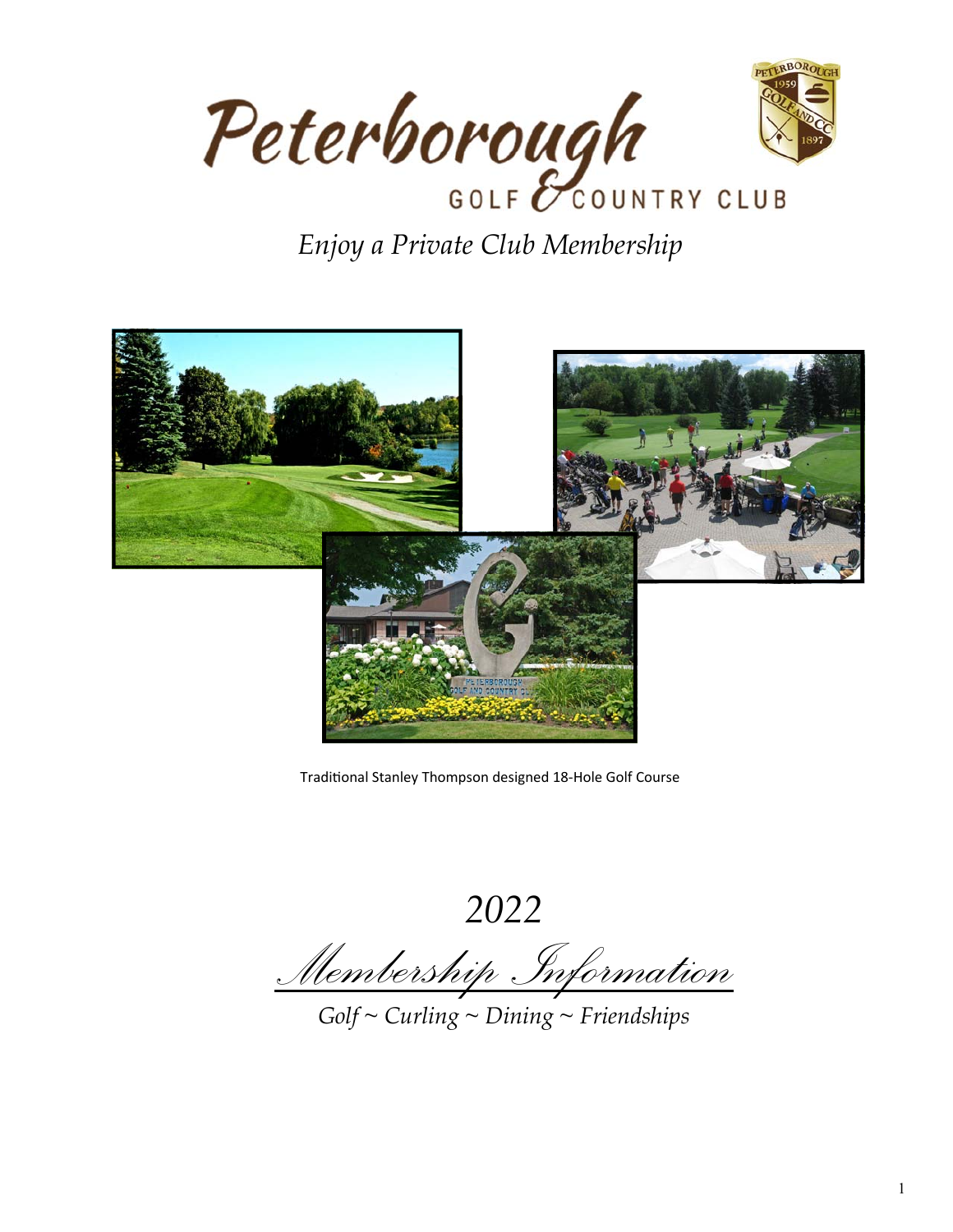



## **MISSION**

*Our Club is an all-season member facility, providing recreational, dining, social and event experiences for our members and guests* 

## **VALUES**

*We value the comfortable family environment shared by members and staff. Members are encouraged to get involved in the Club, to volunteer, voice their opinion and be an integral part of the Club. We strive to be inclusive of all members and sustain strong and open communications around the governance and management of the Club. Members have pride of belonging to the Club and in the use of its facilities.* 

## **VISION**

*To be a recognized leader in the community by ensuring our facilities, our product offerings and our services meet and exceed the high quality expectations of our members and guests in a fiscally responsible manner.* 

## **HOLE IN ONE INSURANCE**

Hole in One Insurance was approved by the Men's and Ladies. Golf Committees as an activity fee to celebrate the occasion of a hole in one by a member of the Club.

In summary:

Each time a Hole in One is scored by a Club member (not including juniors, divots or students), each active member (not including divots, juniors or students) is charged \$1 on their Club account.

Upon a Hole in One, the following would occur:

- An attested card must be turned into the Pro Shop. The Pro Shop must then contact the applicable service areas to let them know there has been a Hole in One scored.
- The player must have completed 9 holes, and the Hole in One must have been witnessed.
- The Card must be photocopied for verification and turned in to the Pro Shop.
- Each member (no guests or staff) in the Clubhouse is entitled to one drink (domestic beer, house wine, highball, cooler, pop, juice, etc.) on the Hole in One account.
- The one complimentary beverage per member will continue only for as long as the member remains in the building. Once the member scoring the Hole in One leaves, the complimentary<br>drinks cease. Complimentary beverages would not begin until the member finishes his/her round<br>and the scorecard has been turned in
- The player scoring the Hole in One would receive a keepsake gift commemorating the event at the Club Championship.

Approved at the February, 2006 Board of Directors Meeting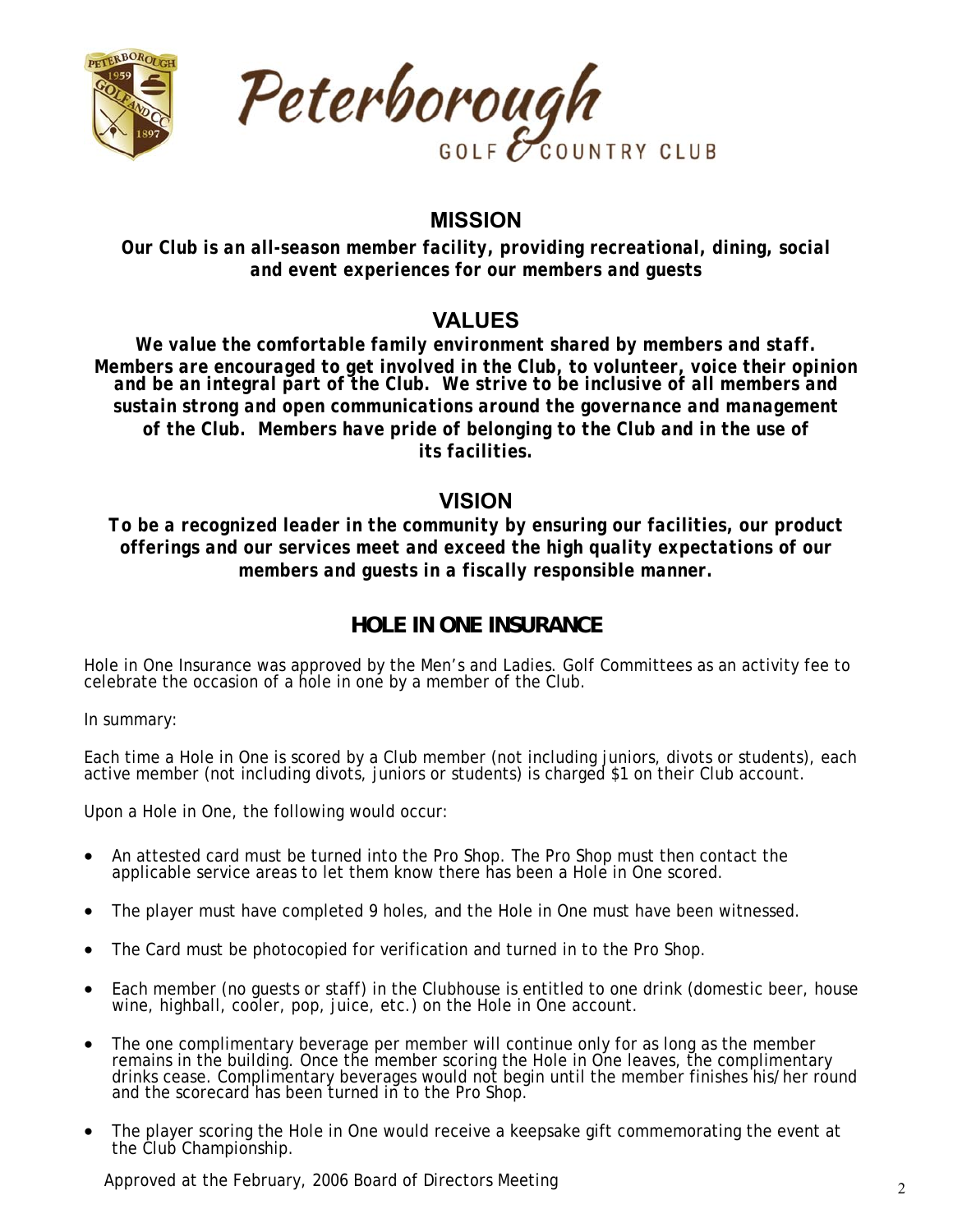## 2022 GOLF/SOCIAL FEE SCHEDULE

| <b>CATEGORY</b>                                                                                   | <b>INITIATION FEE</b><br><b>(ONE TIME</b><br>CHARGE) | <b>ANNUAL</b><br>FEE. | <b>TOTAL FEE</b><br>& INITIATION<br><b>INCLUDING</b><br><b>TAX</b> | <b>MONTHLY</b><br><b>CAPITAL</b><br><b>ASSESSMENT</b> | <b>HOUSE</b><br><b>MINIMUM</b><br>(Ост. 1 - SEPT. 30) |
|---------------------------------------------------------------------------------------------------|------------------------------------------------------|-----------------------|--------------------------------------------------------------------|-------------------------------------------------------|-------------------------------------------------------|
| ADULT (40 yrs. of age)                                                                            |                                                      |                       |                                                                    |                                                       |                                                       |
| <b>Unlimited Golf Member</b>                                                                      | \$2000                                               | \$3727                | \$6471.51                                                          | \$75                                                  | \$575                                                 |
| <b>Unlimited Golf Couple</b>                                                                      | \$2000                                               | \$6706                | \$9837.78                                                          | \$150                                                 | \$860                                                 |
| Unlimited & 60 Point Golf Couple                                                                  | \$2000                                               | \$5511                | \$8487.43                                                          | \$150                                                 | \$860                                                 |
| Unlimited & 30 Point Golf Couple                                                                  | \$2000                                               | \$4895                | \$7791.35                                                          | \$112.50                                              | \$860                                                 |
| 60 Point & 30 Point Couple                                                                        | \$2000                                               | \$3389                | \$6089.57                                                          | \$112.50                                              | \$860                                                 |
| 60 Points<br>18 HOLES - 3pts, 9 HOLES - 1.5 pts., WEEKENDS - 1 pt.                                | \$2000                                               | \$2145                | \$4683.85                                                          | \$75                                                  | \$575                                                 |
| 60 Point Couple                                                                                   | \$2000                                               | \$3962                | \$6737.06                                                          | \$150                                                 | \$860                                                 |
| 30 Points<br>18 HOLES - 3pts, 9 HOLES - 1.5 pts., WEEKENDS - 1 pt.                                | \$2000                                               | \$1387                | \$3827.31                                                          | \$37.50                                               | \$300                                                 |
| 30 Point Couple                                                                                   | \$2000                                               | \$2632                | \$5234.16                                                          | \$75                                                  | \$600                                                 |
| <b>INTERMEDIATE</b>                                                                               |                                                      |                       |                                                                    |                                                       |                                                       |
| Intermediate 'A' Unlimited Golf (37 - 39)                                                         | \$2000                                               | \$2521                | \$5108.73                                                          | \$75                                                  | \$275                                                 |
| Intermediate 'A' Unlimited Golf (34 - 36)                                                         | \$2000                                               | \$1960                | \$4474.80                                                          | \$50                                                  | \$275                                                 |
| Intermediate 'A' Unlimited Golf (30 - 33)                                                         | \$2000                                               | \$1523                | \$3980.99                                                          | \$25                                                  | \$275                                                 |
| Intermediate 'B' Unlimited Golf (27 - 29)                                                         |                                                      | \$1231                |                                                                    |                                                       |                                                       |
| Intermediate 'B' Unlimited Golf (23 - 26)                                                         |                                                      | \$1081                |                                                                    |                                                       |                                                       |
| Intermediate 'B' Unlimited Golf (19 - 22)                                                         |                                                      | \$911                 |                                                                    |                                                       |                                                       |
| Ladies Evening Golf Social                                                                        |                                                      | \$410                 |                                                                    |                                                       |                                                       |
| <b>JUNIOR &amp; DIVOT</b>                                                                         |                                                      |                       |                                                                    |                                                       |                                                       |
| (Junior: 12-18 years of age, Divot: 8-11 years of age)                                            |                                                      |                       |                                                                    |                                                       |                                                       |
| <b>FAMILY PLAN:</b><br>An immediate child (Junior or Divot Golfer)<br>of an Unlimited Golf Couple |                                                      |                       | No Charge                                                          |                                                       |                                                       |
| <b>JUNIOR</b>                                                                                     | \$438                                                |                       |                                                                    |                                                       |                                                       |
| <b>DIVOT</b>                                                                                      |                                                      |                       | \$312                                                              |                                                       |                                                       |
| <b>SOCIAL</b>                                                                                     |                                                      |                       |                                                                    |                                                       |                                                       |
| Social                                                                                            |                                                      |                       | \$410                                                              |                                                       |                                                       |
| <b>CURLING</b>                                                                                    |                                                      |                       | See page 11 for Curling Fee Schedule                               |                                                       |                                                       |

 **CORPORATE MEMBERSHIPS** are also available. See page 9 for details

ALL FEES LISTED ARE SUBJECT TO APPLICABLE TAX

 **ALL FEES ARE AUTOMATICALLY RENEWED ANNUALLY IN JANUARY UNLESS OTHERWISE NOTIFIED**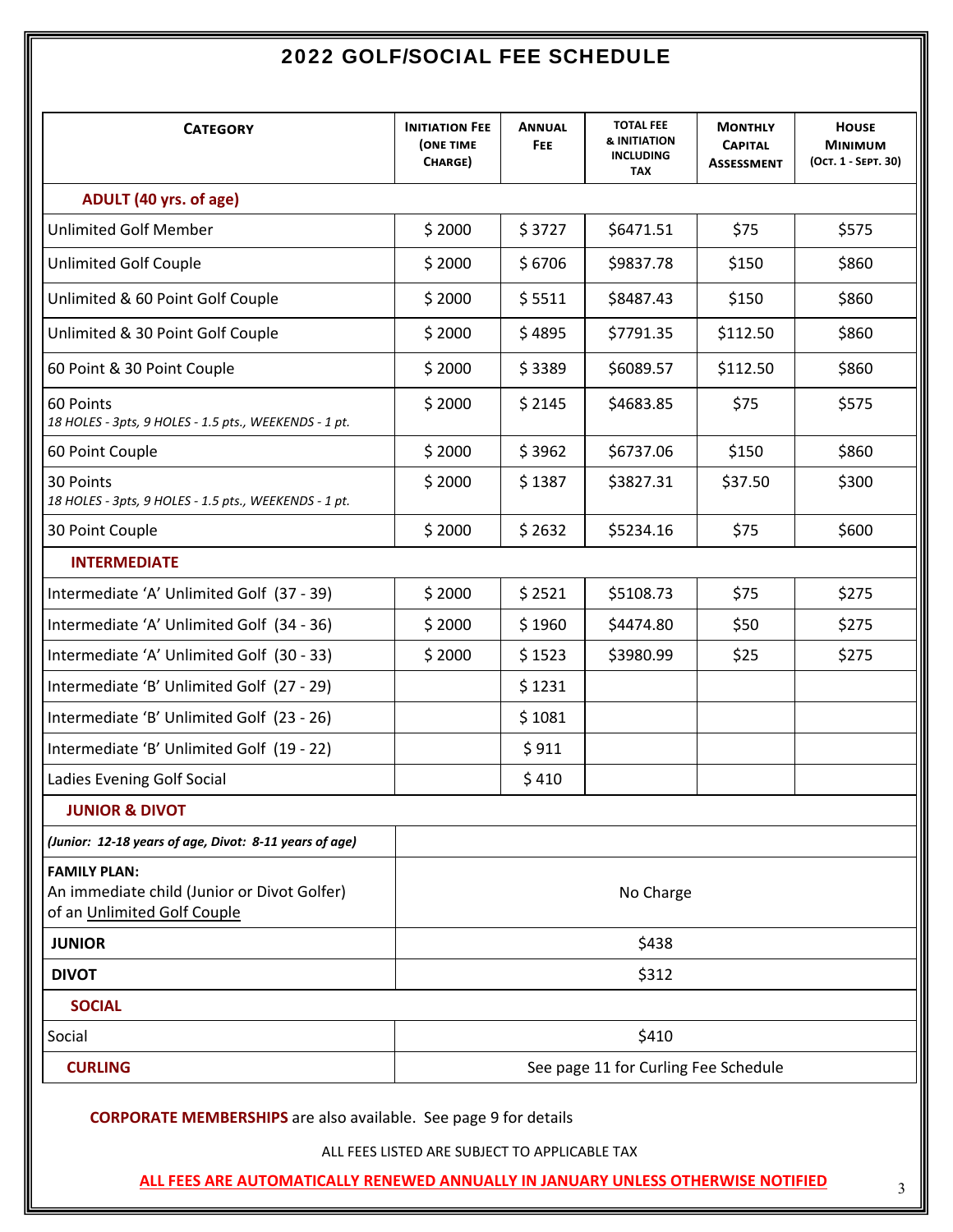## **PAYMENT PLAN OPTIONS**

 Members may elect to pay their Annual Fee over 3 installments by cash, cheque, debit, online banking or e-transfer.

A 2.25% surcharge will be applied if paying via credit card.

*OpƟon #1 – One Ɵme payment in full* 

*Option #2 – October, January & March; Three installment payments;* 

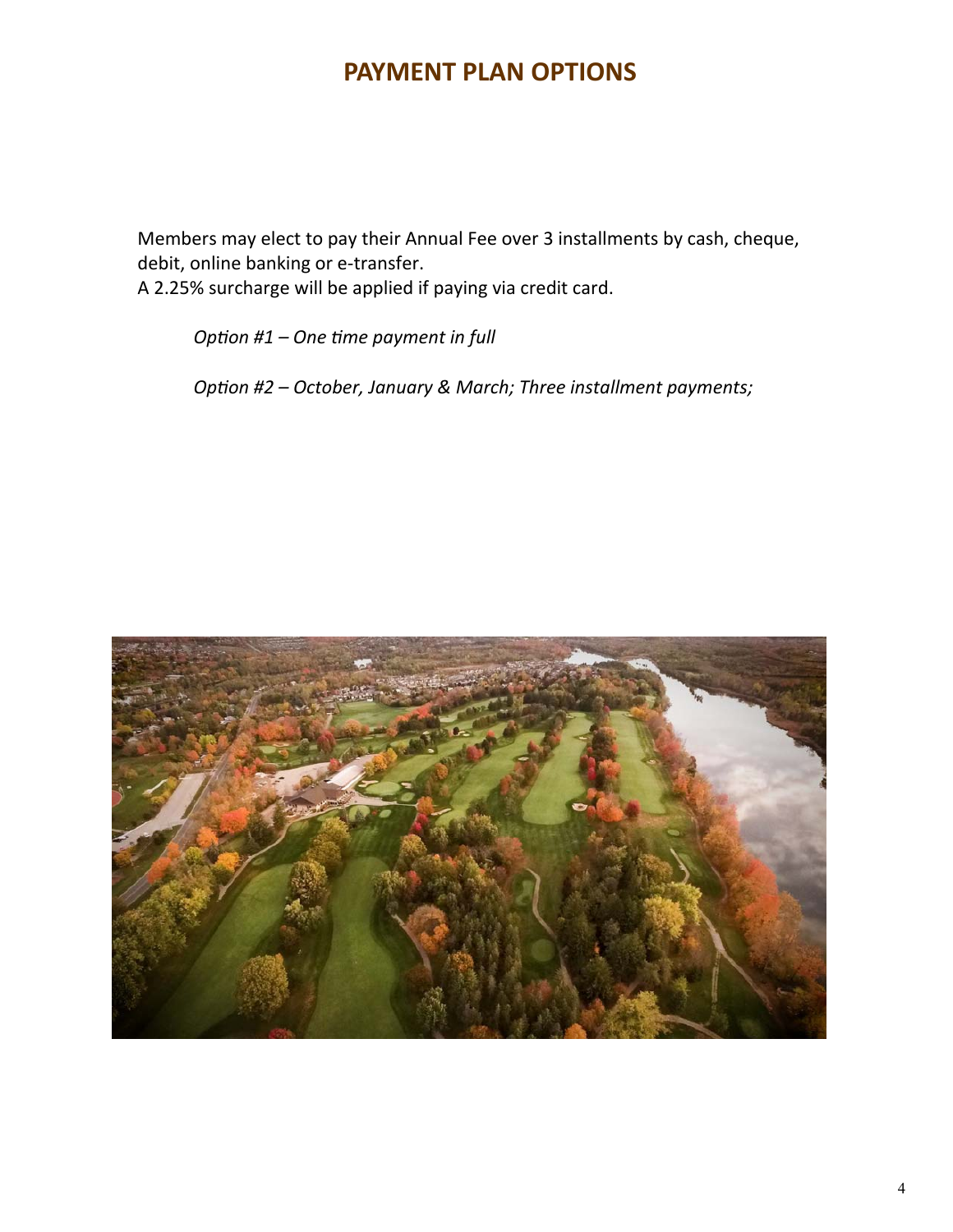

#### **UNLIMITED MEMBERSHIP. GOLF APPLICANTS MAY SUBSCRIBE TO THE FOLLOWING MEMBERSHIP OPTIONS A ONE‐TIME INITIATION FEE IS \$2000 (+ HST)**

#### *AS AN UNLIMITED GOLF MEMBER YOU WILL ENJOY:*

| *      | <b>UNLIMITED Golfing</b>                     | $\ast$ | P.G.A. of Canada Professionals on Staff      |
|--------|----------------------------------------------|--------|----------------------------------------------|
| *      | Tee Time Booking 7.5 days in advance         | $\ast$ | <b>Fully Stocked Pro Shop</b>                |
| *      | Unlimited Practice Facility/Range            |        | <b>Clubhouse Dining</b>                      |
| $\ast$ | Complimentary Locker and Club Storage        | $\ast$ | Winter Wonderland Activities                 |
| *      | Practice Putting & Chipping Area             | *      | <b>Signing Privileges</b>                    |
| *      | <b>GAO Membership Fee</b>                    | $\ast$ | <b>Complimentary Pull Cart</b>               |
| *      | Variety of Leagues & Events                  | $\ast$ | Curling Access (with applicable curling fee) |
| *      | Access to Indoor Simulators                  | $\ast$ | New Member Guide Ambassador Program          |
| *      | <b>ADDITIONAL OPTIONS:</b>                   |        |                                              |
|        | POWER CART: SINGLE SEAT POWER CART UNLIMITED |        | <b>S975 PER SEASON</b>                       |

#### **UNLIMITED GOLF MEMBERSHIP**

GOLF MEMBERSHIP APPLIES TO THOSE WISHING TO JOIN THE CLUB AS FULL GOLFING MEMBERS WHO HAVE ATTAINED THE MINIMUM AGE AS REQUIRED BY THE BOARD – CURRENTLY 40 YEARS OR OLDER.

THE INITIATION FEE FOR THIS CATEGORY IS PAYABLE IN FULL WITH YOUR APPLICATION.

| <b>MONTHLY CAPITAL ASSESSMENT FEE:</b> | <b>S75</b> |
|----------------------------------------|------------|
| <b>YEARLY HOUSE MINIMUM:</b>           | \$575      |

#### **UNLIMITED GOLF FAMILY/COUPLE MEMBERSHIP**

**(CHILDREN OF AN UNLIMITED GOLF COUPLE, JUNIOR/DIVOTS, GOLF FOR FREE)** 

OUR GOLF FAMILY/COUPLE MEMBERSHIP APPLIES TO THOSE OF THE SAME OR OPPOSITE SEX WHO ARE IN A RECOGNIZED RELATIONSHIP THAT ARE WISHING TO JOIN THE CLUB. THE INITIATION FEE FOR THIS CATEGORY IS PAYABLE IN FULL WITH YOUR APPLICATION.

| <b>MONTHLY CAPITAL ASSESSMENT FEE</b> | \$150 |
|---------------------------------------|-------|
| YEARLY HOUSE MINIMUM                  | \$860 |

**ANNUAL DUES \$3727 + tax = \$4211.51** 

**ANNUAL DUES \$6706 + tax = \$7577.78**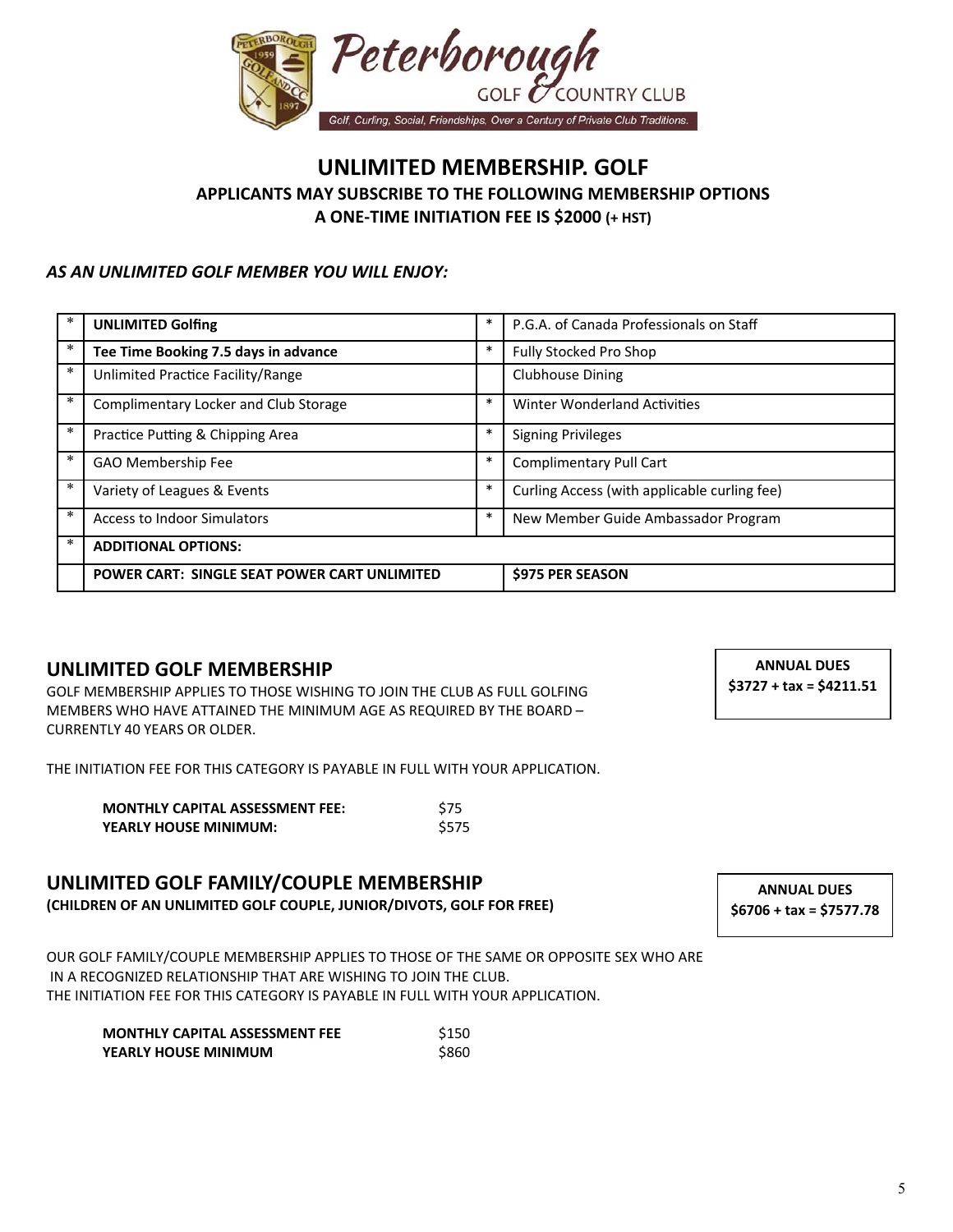

**60 or 30 POINT MEMBERSHIP. GOLF**

**APPLICANTS MAY SUBSCRIBE TO ANY OF THE FOLLOWING MEMBERSHIP OPTIONS A ONE‐TIME INITIATION FEE OF \$2000 (+ HST) FOR ALL CATEGORIES LISTED BELOW**

AS A 60 OR 30 POINT GOLF MEMBER YOU WILL ENJOY:

| *      | Tee Time Booking 6.5 days in advance                          | $\ast$ | Fully Stocked Pro Shop                       |
|--------|---------------------------------------------------------------|--------|----------------------------------------------|
| ∗      | Unlimited Practice Facility/Range                             | $\ast$ | <b>Complimentary Pull Cart</b>               |
| $\ast$ | Practice Putting & Chipping Area                              | $\ast$ | <b>Clubhouse Dining</b>                      |
| $\ast$ | GAO Membership Fee                                            | $\ast$ | Curling Access (with applicable curling fee) |
| $\ast$ | Variety of Leagues & Events                                   | $\ast$ | <b>Winter Wonderland Activities</b>          |
| $\ast$ | <b>Access to Indoor Simulators</b>                            | $\ast$ | <b>Signing Privileges</b>                    |
| $\ast$ | P.G.A. of Canada Professionals on staff                       | $\ast$ | New Member Ambassador Program                |
| $\ast$ | <b>ADDITIONAL OPTIONS:</b> Please check off your preferences. |        |                                              |
|        | <b>CLUB STORAGE SEASONAL FEE</b>                              |        | \$150                                        |
|        | <b>CLUB STORAGE WITH PULL CART</b>                            |        | \$180                                        |
|        | <b>SEASONAL LOCKER</b>                                        |        | \$150 PER SEASON                             |
|        | POWER CART: SINGLE SEAT POWER CART UNLIMITED                  |        | \$975 PER SEASON                             |

| <b>POINT VALUES FOR ROUNDS PLAYED:</b> |         | 18 HOLES = 3 POINTS 9 HOLES = 1.5 POINTS WEEKENDS = 1 POINT |                                                |
|----------------------------------------|---------|-------------------------------------------------------------|------------------------------------------------|
| <b>60 POINTS - INDIVIDUAL</b>          |         |                                                             |                                                |
| <b>MONTHLY CAPITAL ASSESSMENT:</b>     | \$75    |                                                             | <b>ANNUAL DUES</b><br>$$2145 + tax = $2423.85$ |
| <b>YEARLY HOUSE MINIMUM:</b>           | \$575   |                                                             |                                                |
| <b>60 POINTS - COUPLE</b>              |         |                                                             |                                                |
| <b>MONTHLY CAPITAL ASSESSMENT:</b>     | \$150   |                                                             | <b>ANNUAL DUES</b>                             |
| <b>YEARLY HOUSE MINIMUM:</b>           | \$860   |                                                             | $$3962 + tax = $4477.06$                       |
| <b>30 POINT - INDIVIDUAL</b>           |         |                                                             |                                                |
| <b>MONTLY CAPITAL ASSESSMENT:</b>      | \$37.50 |                                                             | <b>ANNUAL DUES</b><br>$$1387 + tax = $1567.31$ |
| <b>YEARLY HOUSE MINIMUM:</b>           | \$300   |                                                             |                                                |
| <b>30 POINT - COUPLE</b>               |         |                                                             |                                                |
| <b>MONTLY CAPITAL ASSESSMENT:</b>      | \$75    |                                                             | <b>ANNUAL DUES</b>                             |
| <b>YEARLY HOUSE MINIMUM:</b>           | \$600   |                                                             | $$2632 + tax = $2974.16$                       |
|                                        |         |                                                             |                                                |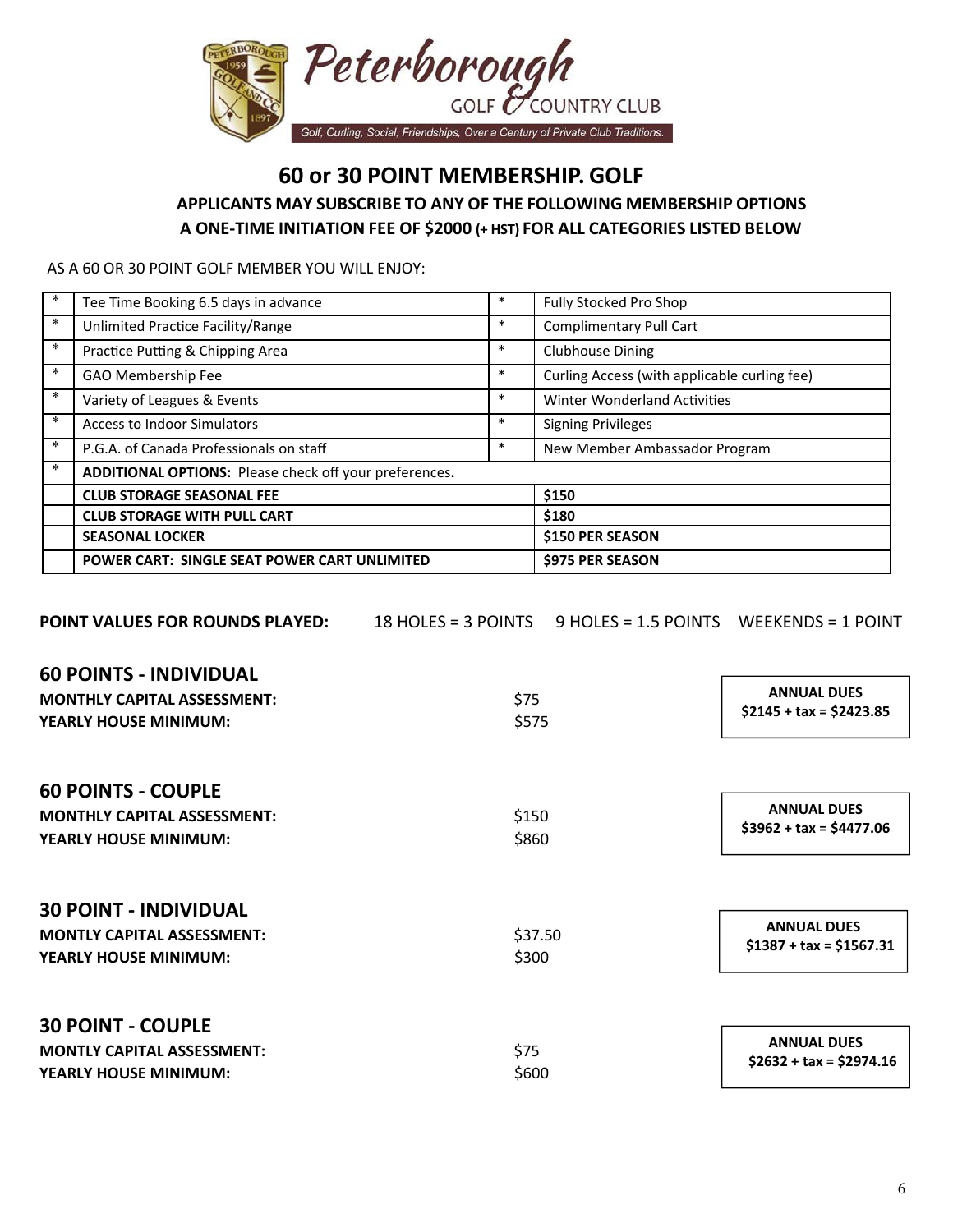

## **COMBINATION MEMBERSHIP. GOLF APPLICANTS MAY SUBSCRIBE TO ANY OF THE FOLLOWING MEMBERSHIP OPTIONS A ONE‐TIME INITIATION FEE OF \$2000 (+ HST) FOR ALL CATEGORIES LISTED BELOW**

This Combination Membership includes:

| ∗      | Tee Time Booking 6.5 days in advance (7.5 for Unlimited) |        | Fully Stocked Pro Shop                       |
|--------|----------------------------------------------------------|--------|----------------------------------------------|
| $\ast$ | Unlimited Practice Facility/Range                        | $\ast$ | Complimentary Pull Cart                      |
| $\ast$ | Practice Putting & Chipping Area                         | $\ast$ | <b>Clubhouse Dining</b>                      |
| ∗      | GAO Membership Fee                                       | $\ast$ | <b>Winter Wonderland Activities</b>          |
| *      | Variety of Leagues & Events                              | $\ast$ | <b>Signing Privileges</b>                    |
| *      | <b>Access to Indoor Simulators</b>                       | $\ast$ | Curling Access (with applicable curling fee) |
|        | P.G.A. of Canada Professionals on staff                  | ∗      | New Member Ambassador Program                |
| *      | ADDITIONAL OPTIONS: Please check off your preferences.   |        |                                              |
|        | <b>CLUB STORAGE SEASONAL FEE</b>                         |        | \$150 (N/C for Unlimited member)             |
|        | <b>CLUB STORAGE WITH PULL CART</b>                       |        | \$180 (N/C for Unlimited member)             |
|        | <b>SEASONAL LOCKER</b>                                   |        | \$150 PER SEASON (N/C for Unlimited member)  |
|        | POWER CART: SINGLE SEAT POWER CART UNLIMITED             |        | <b>S975 PER SEASON</b>                       |

**POINT VALUES FOR ROUNDS PLAYED:** 18 HOLES = 3 POINTS 9 HOLES = 1.5 POINTS WEEKENDS = 1 POINT

| <b>UNLIMITED &amp; 60 POINT - COUPLE</b><br><b>MONTHLY CAPITAL ASSESSMENT:</b><br><b>YEARLY HOUSE MINIMUM:</b> | \$150.00<br>\$860 | <b>ANNUAL DUES</b><br>$$5511 + tax = $6227.43$ |
|----------------------------------------------------------------------------------------------------------------|-------------------|------------------------------------------------|
| <b>UNLIMITED &amp; 30 POINT - COUPLE</b><br><b>MONTLY CAPITAL ASSESSMENT:</b><br><b>YEARLY HOUSE MINIMUM:</b>  | \$112.50<br>\$860 | <b>ANNUAL DUES</b><br>$$4895+$ tax = \$5531.35 |
| <b>60 POINT &amp; 30 POINT - COUPLE</b><br><b>MONTLY CAPITAL ASSESSMENT:</b><br>YEARLY HOUSE MINIMUM:          | \$112.50<br>\$860 | <b>ANNUAL DUES</b><br>$$3389+$ tax = \$3829.57 |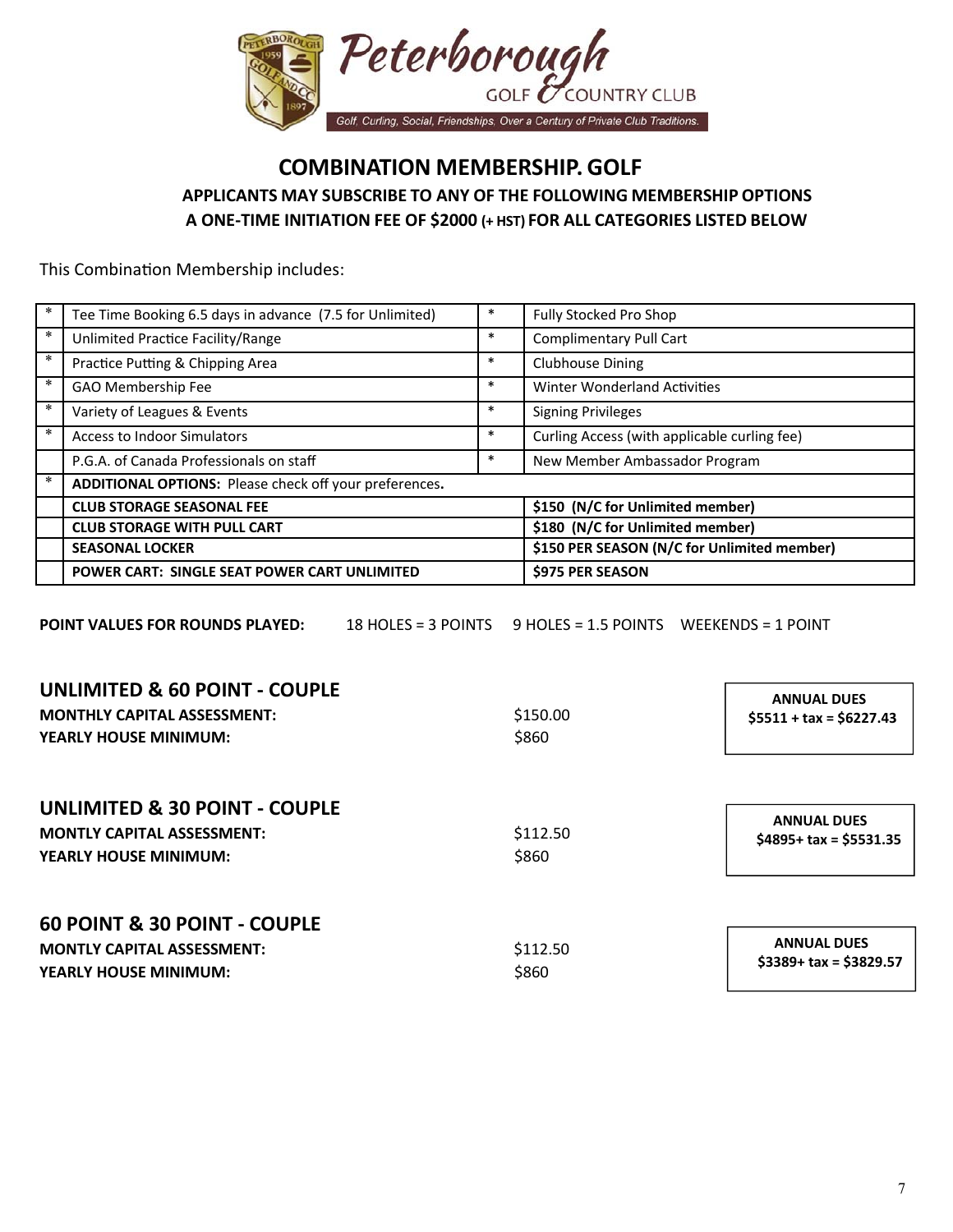

### **INTERMEDIATE MEMBERSHIP. GOLF**

**APPLICANTS MAY SUBSCRIBE TO ANY OF THE FOLLOWING MEMBERSHIP OPTIONS A ONE‐TIME INITIATION FEE IS \$2000 FOR ALL INTERMEDIATE 'A' CATEGORIES** 

#### **2 Year IniƟaƟon Payment Plan for ALL INTERMEDIATE 'A' Members …. 60% payment year 1 and 40% payment year 2**

#### AS AN INTERMEDIATE GOLF MEMBER YOU WILL ENJOY:

| *      | Tee Time Booking 7.5 days in advance (Int. 'A' (37-39) ONLY) | * | P.G.A. of Canada Professionals on staff |
|--------|--------------------------------------------------------------|---|-----------------------------------------|
| $\ast$ | Unlimited Practice Facility/Range                            | * | Fully Stocked Pro Shop                  |
| $\ast$ | Practice Putting & Chipping Area                             | * | <b>Clubhouse Dining</b>                 |
| ∗      | GAO Membership Fee                                           | * | Complimentary Pull Cart                 |
| $\ast$ | Variety of Leagues & Events                                  | * | <b>Winter Wonderland Activities</b>     |
| $\ast$ | <b>Access to Indoor Simulators</b>                           | * | <b>Signing Privileges</b>               |
| $\ast$ | ADDITIONAL OPTIONS: Please check off your preferences.       |   |                                         |
|        | <b>CLUB STORAGE SEASONAL FEE</b>                             |   | \$150                                   |
|        | <b>CLUB STORAGE WITH PULL CART</b>                           |   | \$180                                   |
|        | <b>SEASONAL LOCKER</b>                                       |   | <b>\$150 PER SEASON</b>                 |
|        | <b>POWER CART: SINGLE SEAT POWER CART UNLIMITED</b>          |   | <b>S975 PER SEASON</b>                  |

#### **INTERMEDIATE "A" GOLF MEMBERSHIP**

\*\* (37 – 39 YEARS OF AGE) **MONTHLY CAPITAL ASSESSMENT:** \$75

#### **INTERMEDIATE "A" GOLF MEMBERSHIP**

| (34 – 36 YEARS OF AGE) | <b>MONTHLY CAPITAL ASSESSMENT: \$50</b> |  |
|------------------------|-----------------------------------------|--|
|                        |                                         |  |

#### **INTERMEDIATE "A" GOLF MEMBERSHIP**

| (30 – 33 YEARS OF AGE) | <b>MONTLY CAPITAL ASSESSMENT: \$25</b> |  |
|------------------------|----------------------------------------|--|
|                        |                                        |  |

**YEARLY HOUSE MINIMUM:** \$275

**THERE IS NO INITIATION FEE, CAPITAL ASSESSMENT OR HOUSE MINIMUM TO INTERMEDIATE 'B' CATEGORIES** 

#### **INTERMEDIATE "B" GOLF MEMBERSHIP**

(27 – 29 YEARS OF AGE)

**INTERMEDIATE "B" GOLF MEMBERSHIP** 

(23 – 26 YEARS OF AGE)

## **INTERMEDIATE "B" GOLF MEMBERSHIP**

(19 – 22 YEARS OF AGE)

**ANNUAL DUES \$2521 + tax = \$2848.73** 

**ANNUAL DUES \$1960 + tax = \$2214.80** 

**ANNUAL DUES \$1523 + tax = \$1720.99**

**ANNUAL DUES \$1231 + tax = \$1391.03** 

**ANNUAL DUES \$1081+ tax = \$1221.53** 

**ANNUAL DUES \$911 + tax = \$1029.43**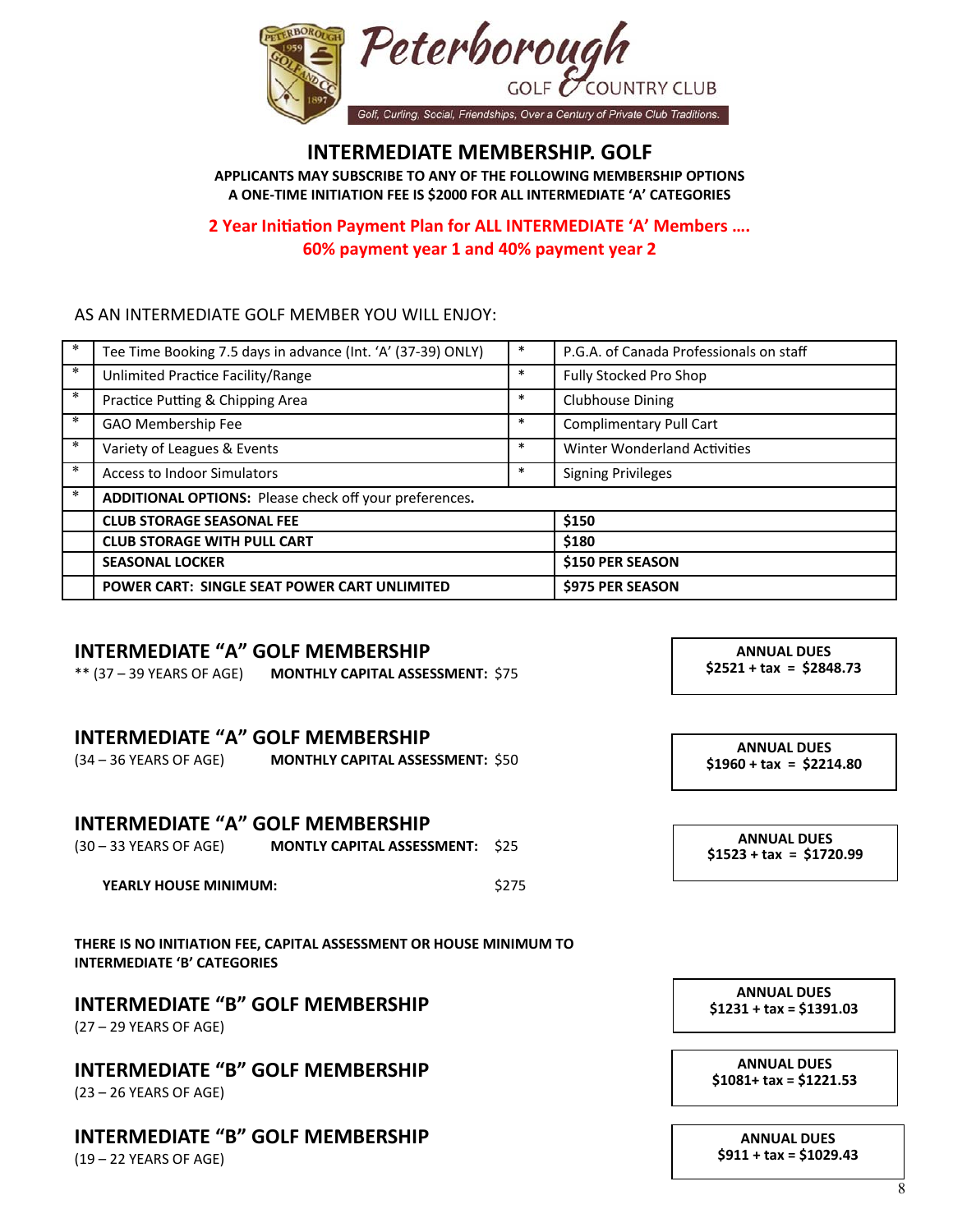

## **CORPORATE MEMBERSHIP. GOLF**

The company or business must have a minimum of five full time employees to be eligible to register under a Corporate Membership. Employees of the Company or Business registering as a Member under the Corporate Membership are required to be a full time active employee of the company. The Primary Corporate Member has sole discretion for the addition and/or deletion of any designates under the Corporate Membership.

Corporate Membership (2—4 members) The annual fee for Corporate Membership will depend on the primary and designates category

 Monthly Capital Assessment: Variable to Membership Category Chosen House Minimum: Variable to Membership Category Chosen

The Corporate Membership may be personalized by the Primary member to suit the business needs of the company or business. The company or business will pay the full rate for top category chosen and each additional member will be charged the 2nd member discounted rate for the category choice.

A full list of the benefits and privileges that you will enjoy as a member of Peterborough Golf and Country Club are available on pages five through seven dependent upon the category of your choice.

Membership Accounts

The company or business may elect to have all designates linked to one membership account for all billings or create separate accounts for each designate.

The company or business is liable for any delinquent accounts related to any designate that is no longer with the company or business. The transfer of any designate membership is subject to a \$50 administration fee.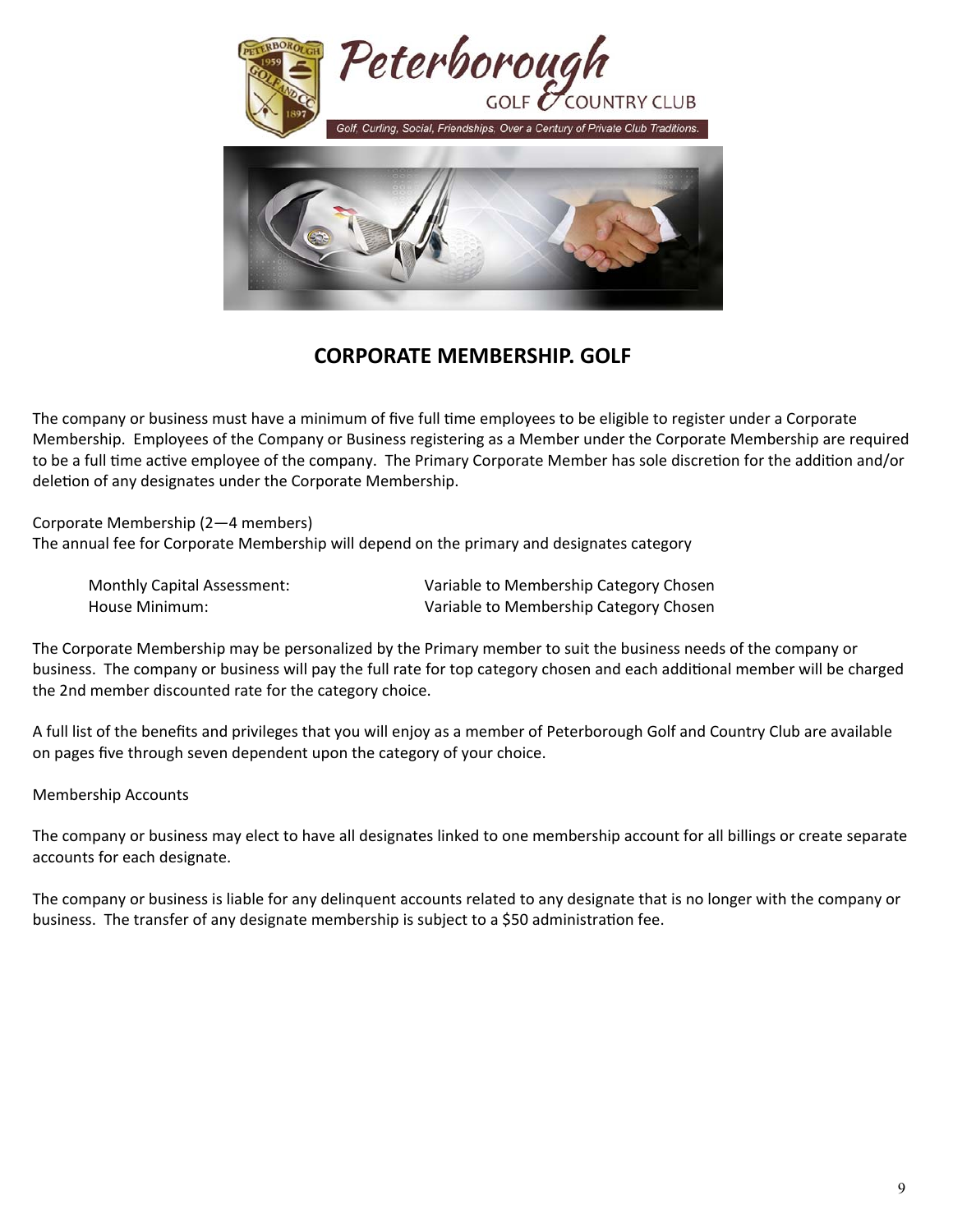

## **CURLING MEMBERSHIP**

 As a Curling Member of Peterborough Golf and Country Club you will discover a friendly and welcoming environment.

 Our four sheet rink is an integral part of the Club and curlers enjoy year round dining and social activities.

We have leagues to suit every level of play from novice to competitive. You will have the opportunity to participate in bonspiels and inter-club tournaments as well.

Our highly successful Learn To Curl program, with Club certified coaches, has introduced the game to many new players.

 Curling Members also have limited access to the golf course allowing 6 rounds per year with payment of applicable green fee as well as use of our practice facility and putting green.

Curlers may also choose to participate in our annual 'Curler's Golf Day' event held in May.

(See page 11 for our Curling Fee Schedule)

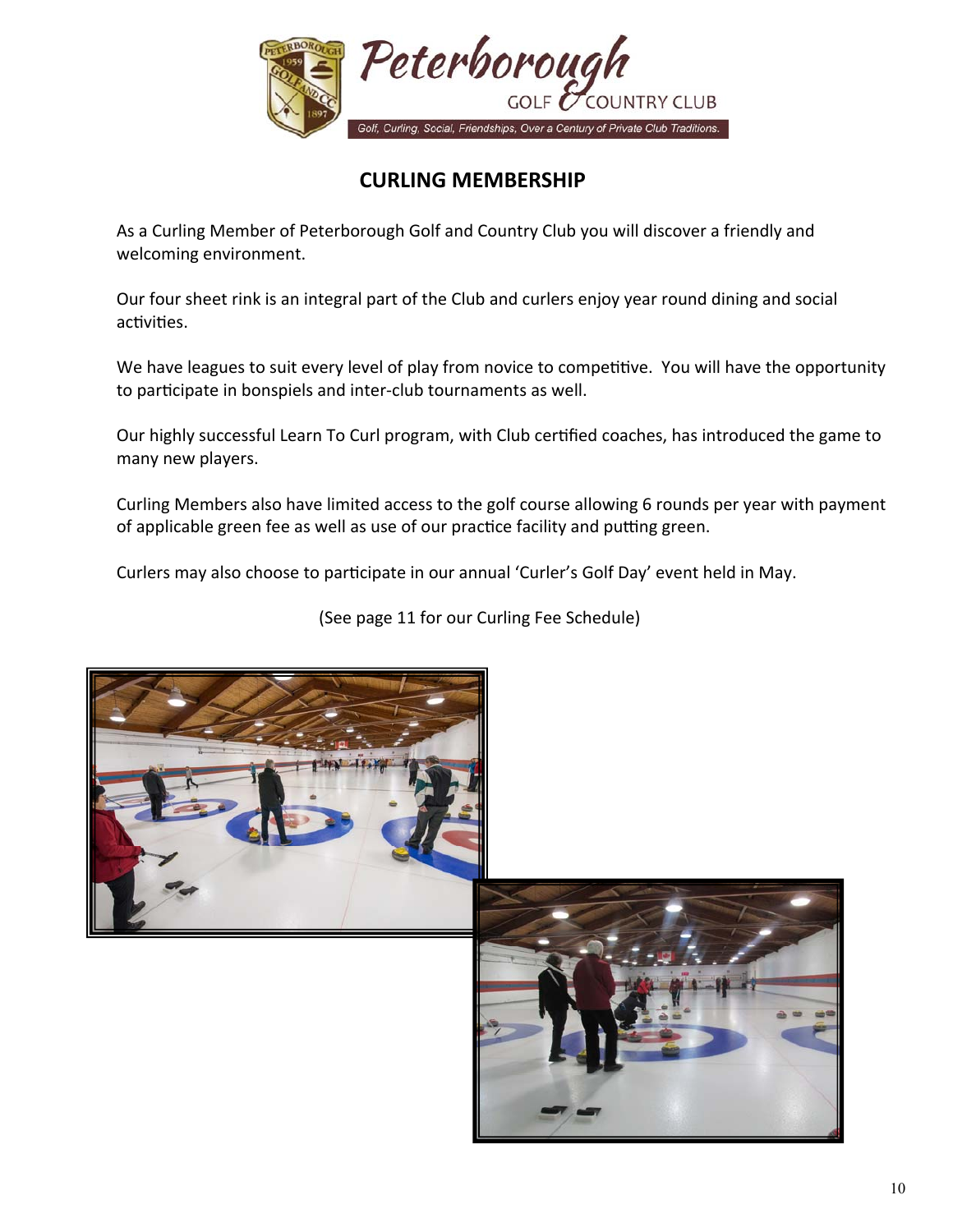| <b>CATEGORY</b>                              | <b>ANNUAL</b><br><b>FEE</b> | <b>HOUSE</b><br><b>MINIMUM</b> |
|----------------------------------------------|-----------------------------|--------------------------------|
| <b>Unlimited Curling Member</b>              | \$625                       | \$200                          |
| <b>Unlimited Curling Couple</b>              | \$1145                      | \$300                          |
| Unlimited Curler/Golf Member                 | \$475                       | \$0                            |
| Unlimited Curler/Golf Couple                 | \$845                       | \$0                            |
| <b>Curler Join One Section</b>               | \$465                       | \$200                          |
| <b>HALF SEASON/STUDENT MEMBERSHIP</b>        |                             |                                |
| <b>Unlimited Curling Member</b>              | \$375                       | \$200                          |
| <b>Unlimited Curling Couple</b>              | \$685                       | \$300                          |
| Unlimited Curler/Golf Member                 | \$290                       | \$0                            |
| Unlimited Curler/Golf Couple                 | \$505                       | \$0                            |
| <b>Curler Join One Section</b>               | \$275                       | \$200                          |
| <b>CAPITAL/CURLING ASSESSMENTS</b>           |                             |                                |
| <b>Curler (Curling only Members)</b>         | \$104                       |                                |
| <b>Curling Couple (Curling only Members)</b> | \$208                       |                                |

**NOTE: Return to play will follow all government regulations and protocols. COVID self** screening questions will apply prior to arriving at the club. Members are required to be fully vaccinated for COVID in order to participate as a curling member.

#### **Prices are subject to change without notice**

All Curling Memberships Include:

Lockers  $\sim$  Full Dining Facilities & Comfortable Curling Lounge  $\sim$  Pro Shop Amenities  $\sim$  O.C.A. Affiliation  $\sim$  Use of Driving Range and Practice Green  $\sim$ Six rounds of Golf per year with price of Green Fees

#### *ASSESSMENTS (Subject to change)*

A Curling Capital Assessment of \$32.00 + hst is due with Membership fees in September (Curling Members Only) A Curling Equipment Assessment of \$72.00 + hst will be billed to your account in January (Curling Members Only)

#### *HOUSE MINIMUM*

The House Minimum period is from October 1 to September 30

All curling members are welcome to enjoy year round access to the Club including dining and Club social events.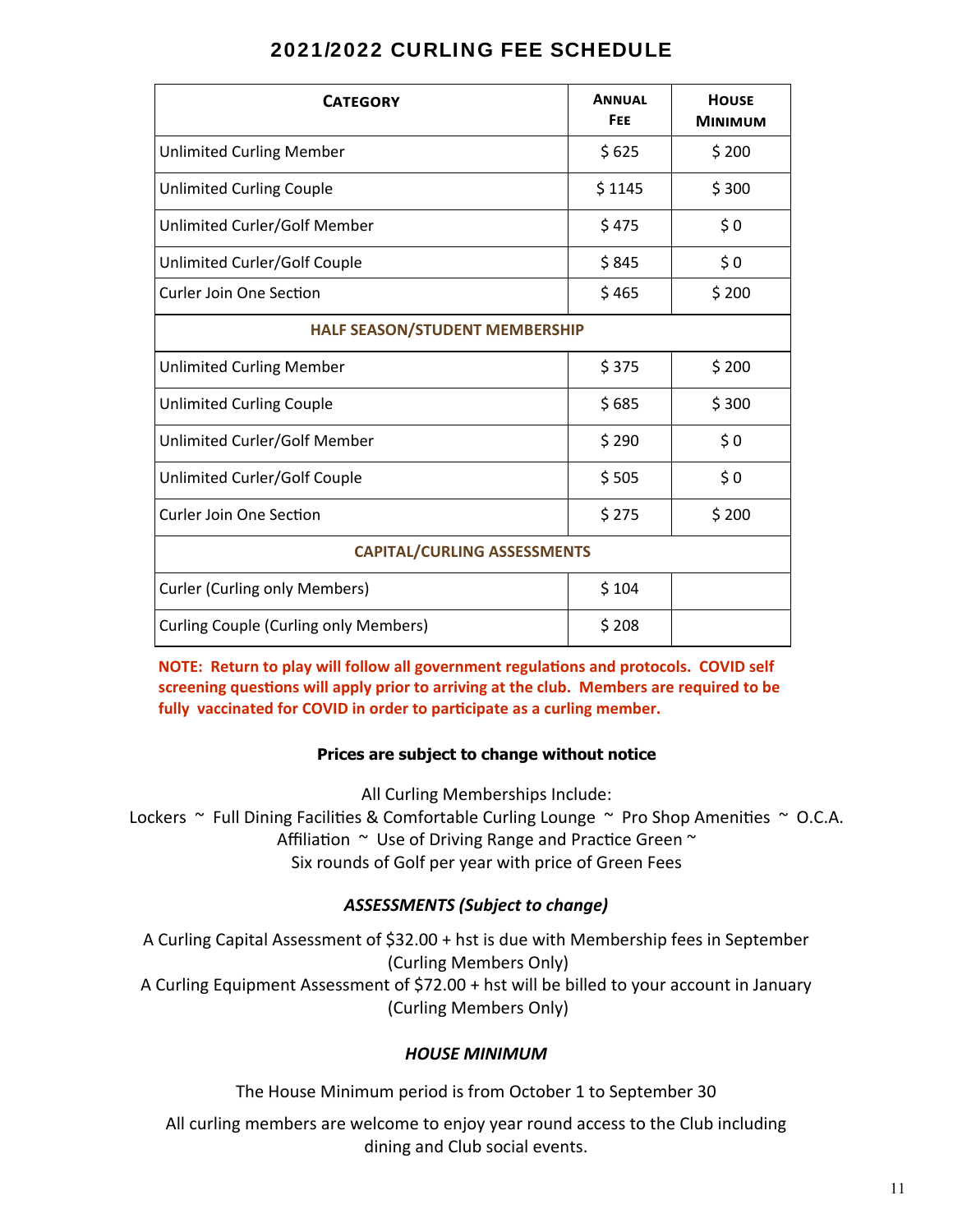

## **SOCIAL MEMBERSHIP**

**ANNUAL DUES \$410 + tax \$463.30** 

As a Social Member you are able to enjoy and become a part of our weekly, monthly and annual social events. These include but are not limited to; *Cooking Classes, Social/Music/Dinner Events, Wine Tastings, Brunches and much more.* 

- ◆ Golfing privileges Six rounds of golf with payment of applicable green fee
- ◆ All Practice Facilities
- ◆ Clubhouse Dining
- Ladies Weekly Bridge Group
- ◆ Social Events
- ◆ Licensed Patio & Lounge
- No Monthly Assessment fee
- No House Minimum

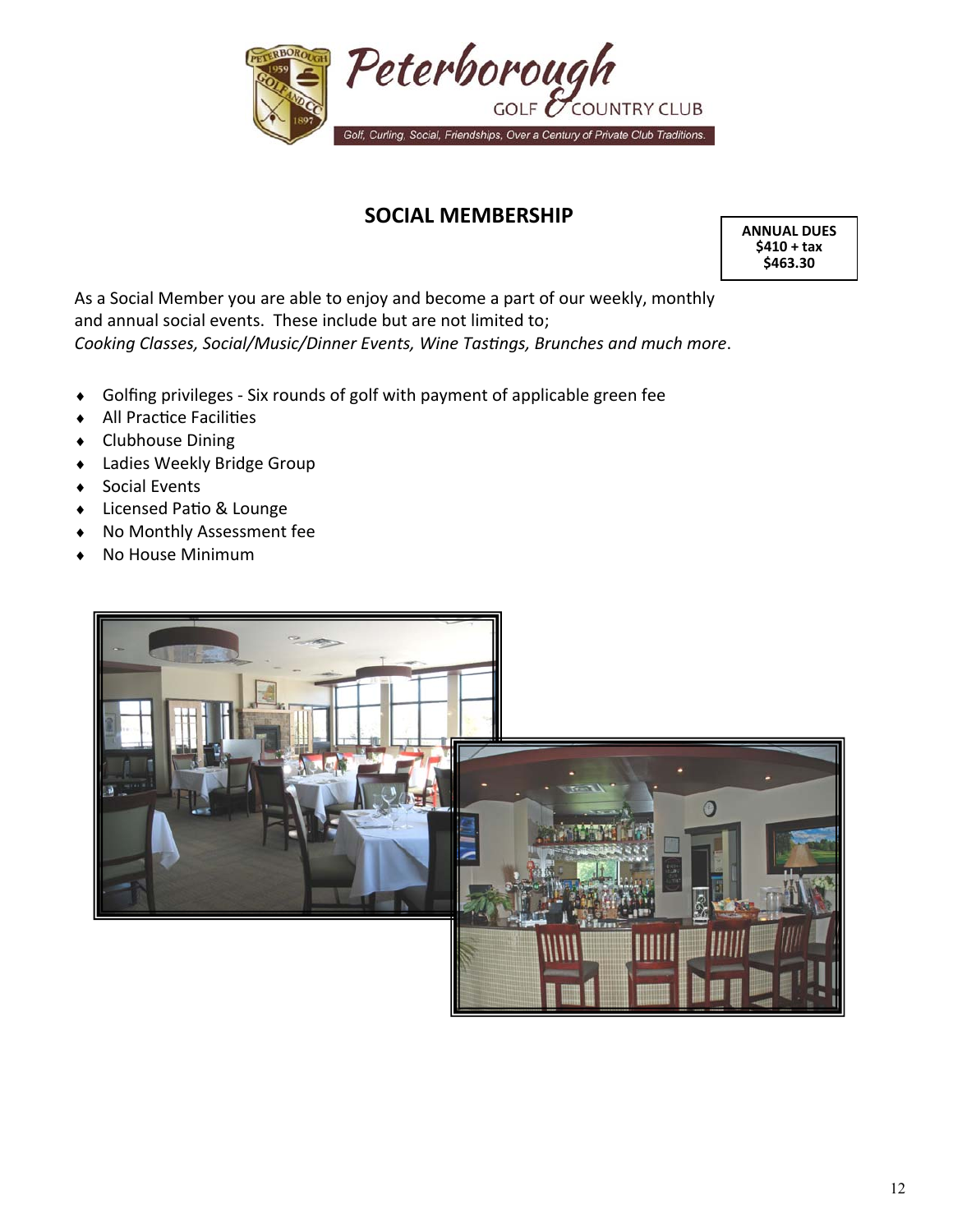

## **BANQUETS & MEETINGS**





Planning a party or need space for your company meetings or banquets? No matter what the occasion is, Peterborough Golf and Country Club Is your ideal location to hold all your functions.

Having your party or important function catered with the team at Peterborough Golf and Country Club allows you to spend your time as host while we take care of the setting up, cooking, serving and cleaning. It's easy and worry-free. Our experienced Function Coordinator and our dedicated staff will make sure your gathering Is flawless.

> Our prices are low and our menus are full of variety. We're also very happy to assist you in planning all the details.

Any time of day, any size function, our commitment to excellence allows you to hold a party that your guests will rave about for months to come!



## **WEDDINGS & SPECIAL OCCASIONS**

Our private location with the stunning views of the course and the Trent Severn Waterway is the perfect setting for your special day.



FOR MORE DETAILED INFORMATION ON OUR ROOM RENTAL AND FOOD SERVICES, PLEASE CONTACT OUR FOOD & BEVERAGE DEPT. **705‐743‐5010 Eøã. 15**